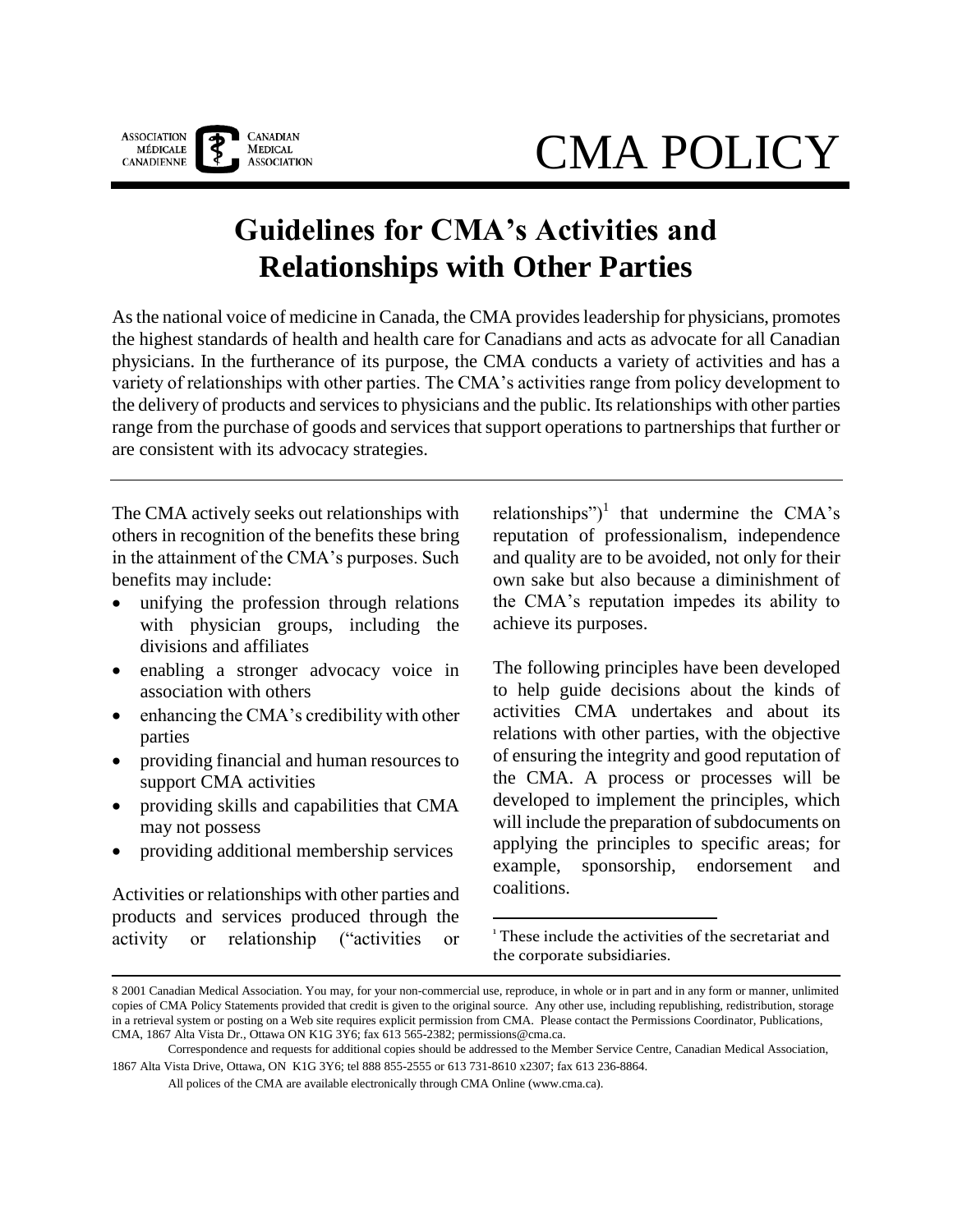#### **Principles**

The CMA should rigorously and actively pursue its laudable ends and seek out relationships with others to attain them with the caveat that activities or relationships that would tarnish the integrity or reputation of CMA or the medical profession or that would diminish the trust placed in them should be avoided.

#### *1. Conformity with CMA's purpose*

The activity or relationship should further or support the CMA's purposes as elaborated in its objects, vision and mission.

- The CMA's purposes have been explicitly and widely agreed upon.
- The CMA holds itself to be, and encourages reliance that it is, an organization that pursues its specified purposes.
- Activities and relationships that do not further or support the CMA's purposes have the potential to thwart these purposes in a number of ways, including inadequate accountability, inappropriate use of resources, unconstrained exercise of merely private judgement or inappropriate self-interest.

#### *2. Medical professionalism and ethics*

The activity or relationship should be consistent with medical professionalism and with CMA's C*ode of Ethics.*

- The CMA is an association of physicians.
- When the CMA acts, it represents the medical profession.
- The CMA's actions reflect upon the medical profession.
- The CMA's stature and reputation are inextricably linked to the medical profession's work, the professional stature of its member physicians and the trust

Canadians place in their physicians.

 Engaging in activities or relationships that are inconsistent with medical professionalism and CMA's *Code of Ethics* would erode trust in the CMA.

#### *3. Independence*

The activity or relationship should not undermine the CMA's independence.

- To be a credible voice and influence and to be worthy of the trust and confidence of physicians and of the public, the CMA should be, and be seen to be, free of undue influence and in control of the decisions it makes.
- Undue influence occurs when one is induced to do or not do something that is contrary to what one would otherwise do if left to act freely. Undue influence deprives one of free agency and destroys free will such that it is rendered more the will of another than of one's own.
- Activities and relationships that may undermine independence include:
	- activities or relationships that provide revenue or benefit to the CMA such that ongoing dependency on the revenue or benefit impedes independence
	- activities and relationships that create a product or service that is seen to be associated with the CMA but over which the CMA does not have final control or veto or the capacity to extricate itself

#### *4. Consistency with policy*

The activity or relationship should be consistent with CMA policy.

• The CMA develops policy in pursuance of its purposes; these should be referred to when making decisions in connection with